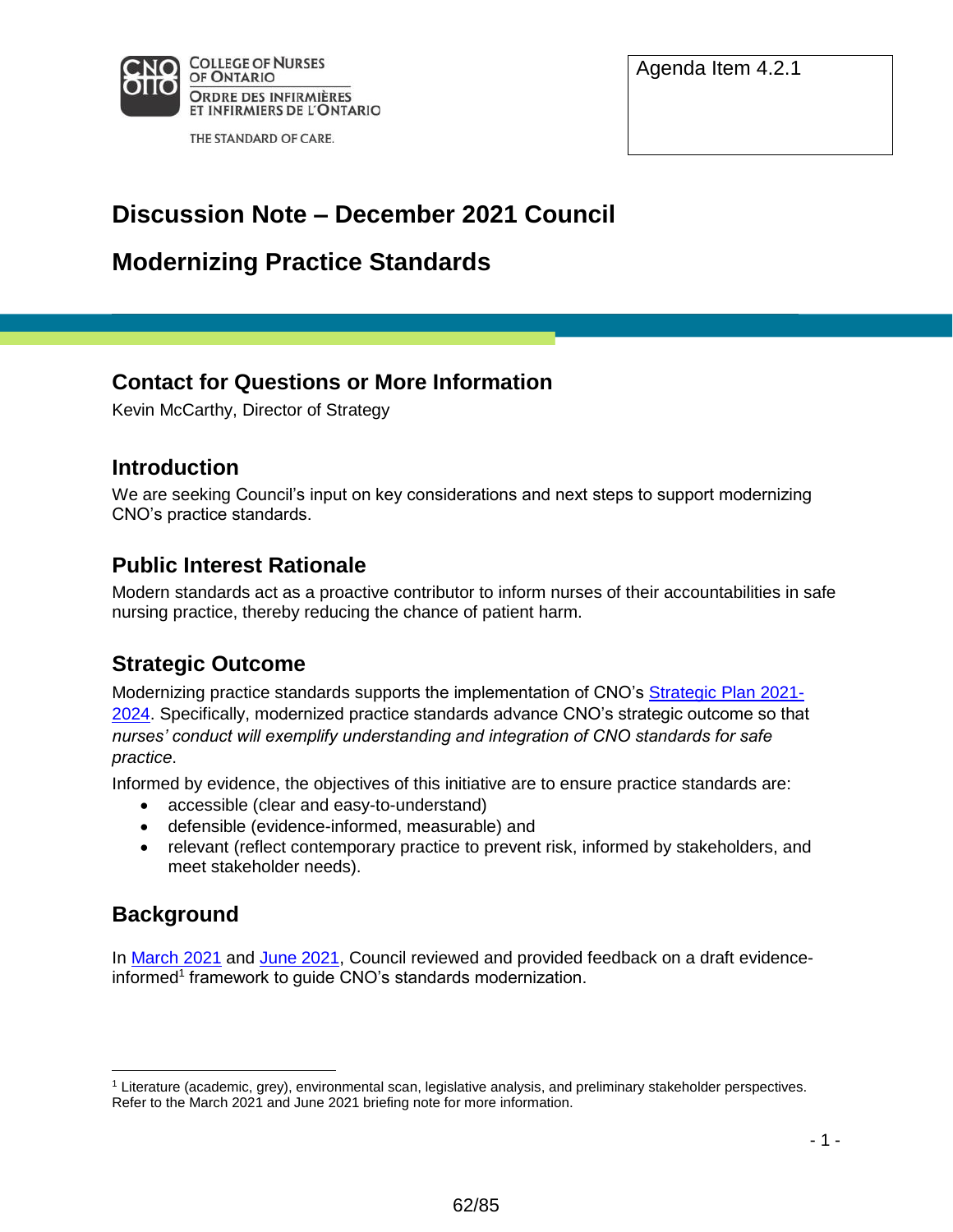At the June [2021](https://www.cno.org/globalassets/trending-topics/modernizing-standards/council-briefing-202106.pdf) Council meeting, Council discussed the importance of clearly articulating nurses' accountabilities in the practice standards and guidance, including addressing issues related to health equity. It was noted that maintaining guidance, such as decision trees, would be important practice resources if specific practice standards were to be retired. Council confirmed that the framework will support CNO in becoming a more proactive regulator.

In [September](https://www.cno.org/globalassets/trending-topics/modernizing-standards/council-briefing-202109.pdf) 2021, Council discussed the importance of practice standards in articulating nursing accountabilities as the health care environment evolves, such as addressing changes in technology, informatics, and care delivery. Council highlighted the importance of stakeholder engagement, including involving employers and nurses working in non-traditional nursing roles so that modern standards reflect evolving nursing practice. It was noted that retaining salient concepts from existing practice standards would be an important consideration as the project evolves.

This work continues to evolve and be informed by many sources of evidence including:

- literature,
- jurisdictional scans,
- data analysis to identify risk of harm to the public,
- consultation with CNO teams and,
- preliminary stakeholder perspectives.

These sources of evidence have led to the development of a conceptual diagram, key features of a modern standard, and a stakeholder engagement strategy for 2022.

#### **A Conceptual Diagram**

 $\overline{a}$ 

Based on the evidence gathered to date, a conceptual diagram<sup>2</sup> has been developed to quide this work and illustrate the connectivity of the following elements:

- The goal of Modernizing Practice Standards, which is to promote safe nursing practice in the interest of patient safety
- The entry-level competencies as foundational to the practice standards
- The *Code of Conduct* as the central "hub" of the practice standards
- Topic specific practice standards as "spokes" supporting the *Code of Conduct* and
- The objectives of modern standards: accessible, defensible and relevant.

The *Code of Conduct* will be updated to be more robust and comprehensive to reflect the universal accountabilities applicable to every nurse. The topic specific practice standards that support the *Code of Conduct* are evidence-informed and reflect areas of risk in nursing practice. For example, approximately 9% of all inquiries received in Professional Conduct to date in 2021 reflect issues related to the therapeutic nurse-patient relationship, such as abuse issues and boundary violations. In another example, many of the questions Practice Quality received from nurses and stakeholders in 2021 are about scope of practice. In general, internal College data supports retaining and modernizing the following topic specific practice standards:

*Confidentiality and Privacy: Personal Health Information*



<sup>&</sup>lt;sup>2</sup> The conceptual diagram will be shared during the December 2021 Council presentation.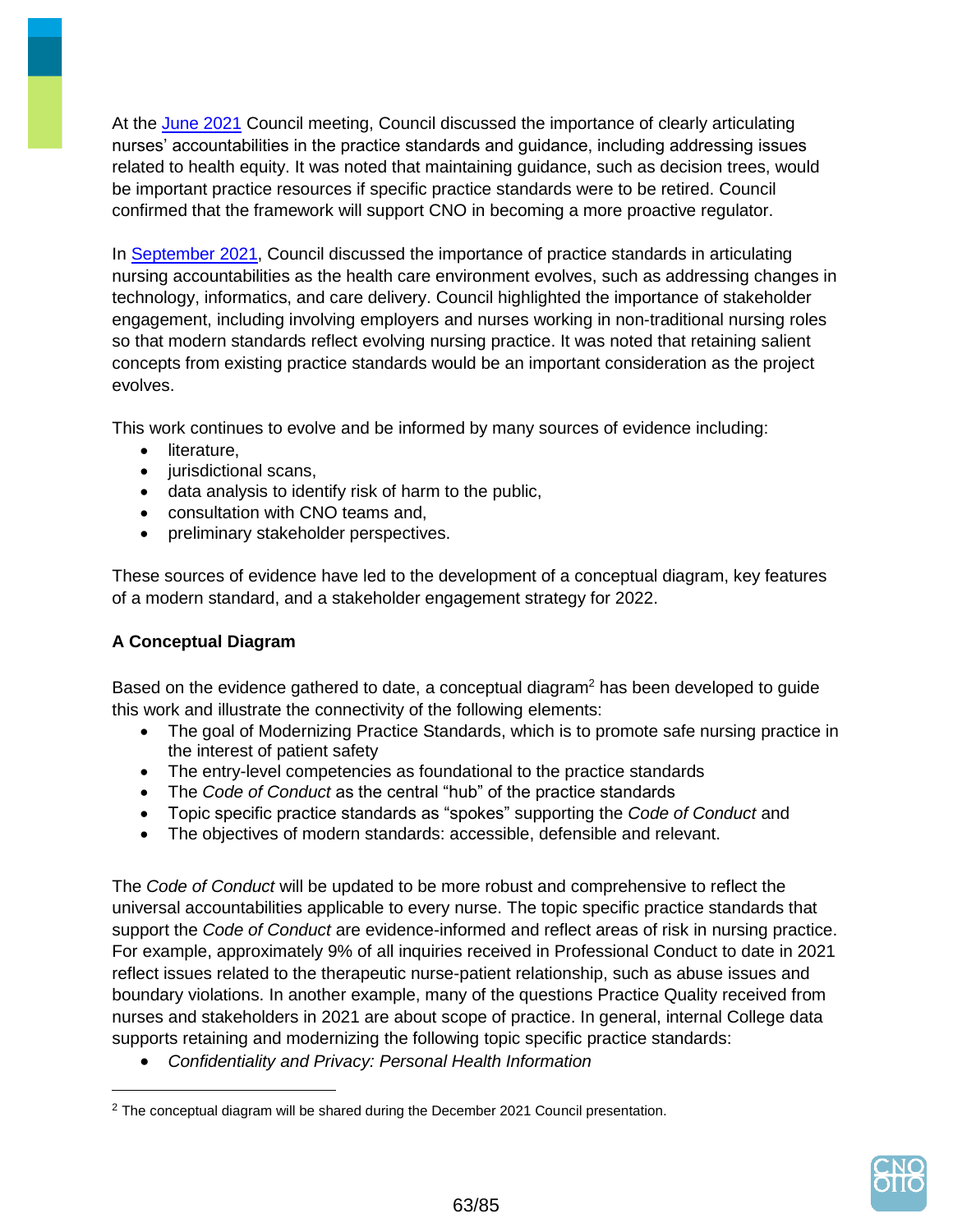- *Consent 3*
- *Decisions About Procedures and Authority 4*
- *Documentation*
- *Medication*
- *Nurse Practitioner and*
- *Therapeutic Nurse-Client Relationship.*

In 2022, other practice areas will be further explored. For example, stakeholder input and additional evidence will help to inform focused areas of modern standards such as diversity, equity and inclusion and virtual care. These topic specific standards will continue to evolve as additional evidence is gathered.

#### **Key Features of a Modern Standard**

Based on the evidence gathered to date, the following key features of a modern standard have been identified. These key features will guide and support a consistent approach to modern standard development, which include:

- **An accessible format**: which will be accessible through a variety of methods for a variety of stakeholders
- **A brief introduction**: which describes the purpose of the standard and will outline any applicable legislation
- **Nurses' professional accountabilities**: which will be communicated by listing key principles that are accessible, defensible and relevant. The number of principles and accountabilities will vary depending on the content of the practice standard but will be succinct and contain only key information
- **Embedded links to additional resources**: which will support application of the practice standard
- **A link to a single, online glossary:** which will provide a list of definitions universally used across practice standards and resources, instead of separate glossaries in individual practice standards and resources
- **Appendices (if applicable)**

#### **Stakeholder Engagement Strategy 2022**

In 2022, a wide range of stakeholders will be engaged, including but not limited to nurses, the public, employers and key informants in diversity, equity and inclusion. The engagement will involve the following:

 **January to March 2022:** Introducing the initiative and communicating the conceptual diagram to stakeholders

<sup>4</sup> The practice standard "Decisions About Procedures and Authority" will need to be further explored and the final title will be changed so that it is more clearly understood.



 $3$  Consent is currently a practice guideline and will be transitioned to a practice standard.